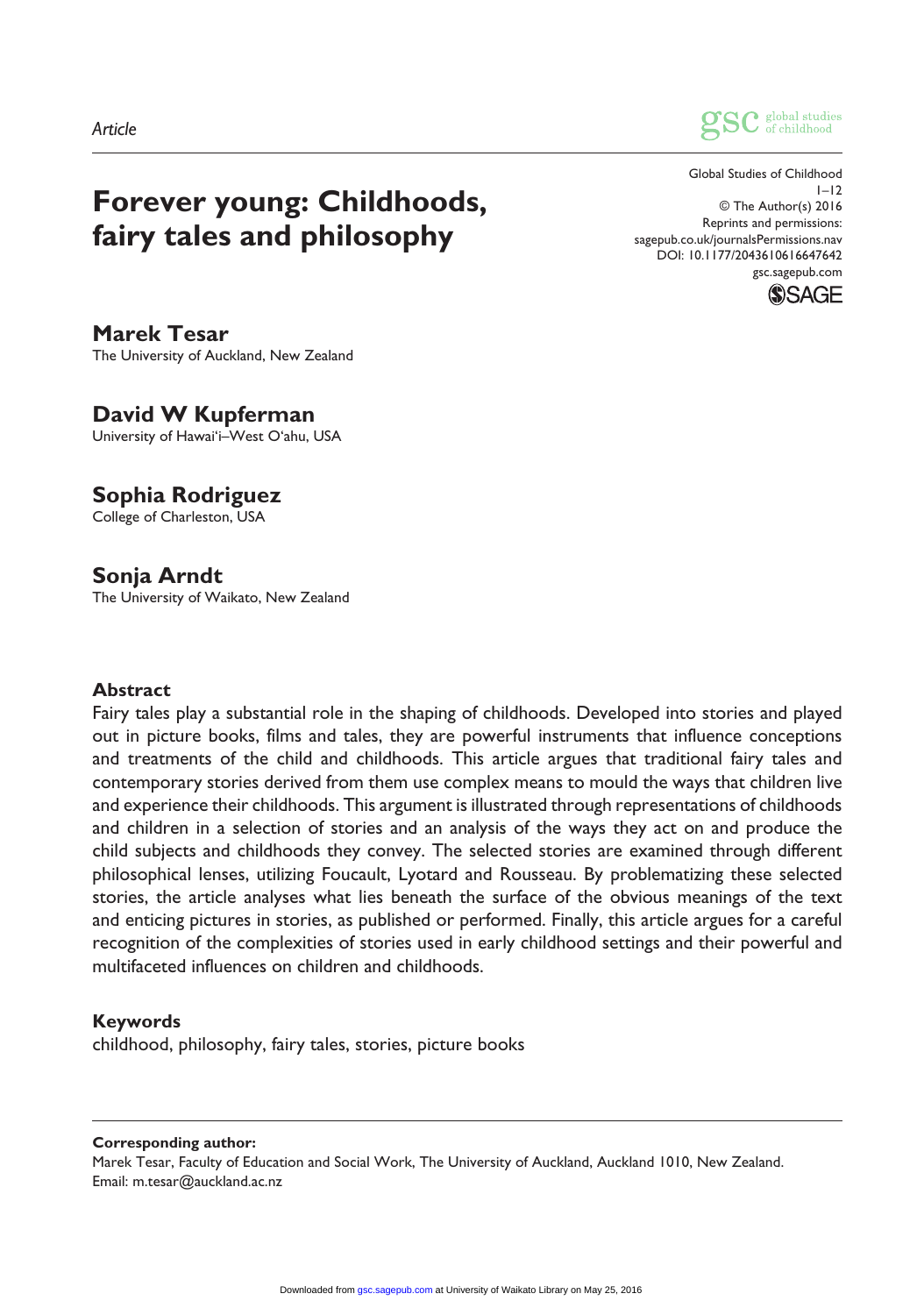# **Introduction**

For somewhere in my youth or childhood, I must have done something good. (The Sound of Music)

Childhood is a contested notion. Concerns about what constitutes childhoods have been well researched from biological, sociocultural, political and moral perspectives. This article conceives childhoods as socioculturally produced, without clear boundaries, and as constantly re-negotiated and shaped by multitudes of fairy tales and stories produced and developed for children, but rarely by children. It first considers historical perspectives and origins of stories, derived from fairy tales, and then analyses them through the philosophies of Foucault, Lyotard and Rousseau. The article argues that fairy tales as representations of childhoods maintain a special place throughout the educational discourse, transformed into the current forms of stories, film and picture books. As formative pedagogical tools, they not only shape children and their childhoods but also represent childhoods in particular ways to teachers, parents, the wider community and society.

Three types of stories are analysed in this article: two stories selected from the New Zealand government's story book series *My Feelings*; the blockbuster American movie *Toy Story 3*; and *The Secret and Mysterious Process of Education*, an underground story that some kindergarten children were exposed to in totalitarian Czechoslovakia during the 1970s and 1980s. Methodologically, these stories were selected by considering the diverse nature of the stories and the different countries, cultures and childhoods they represent. This selection encompasses two government-funded, supported and distributed picture books (from the *My Feelings* series), a commercially successful story (*Toy Story 3*), and a secret, underground story, that undermines the official discourse (*The Secret and Mysterious Process of Education*). The diversity of the stories enables an examination of various (adult) views on childhood and how these views can implicate complex treatments of the child and childhoods. The examination of relationships between texts and images in the stories and the messages they present about children and childhoods attempts to uncover what lies beneath the obvious meanings of the text and enticing illustrations of the stories. The analysis thus exposes some of the complexities and multifaceted implicit messages of these stories and the importance of carefully considering multiple perspectives and layers of stories shared with children.

# **The power of fairy tales**

Fairy tales are powerful stories, and as tools and productive technologies of control, they can shape the discourses of childhoods (Zipes, 1997). In their confrontation of ethical, philosophical and educational dilemmas, fairy tales can be seen variously as a sanctuary of freedom, thoughts and fantastic imagination (Zepke et al., 2003). They can be secluded islands of freedom, of 'childish' speech in a sea of adult conformity, allowing adults an acceptably 'childish' reprieve. Modern fairy tales arise from an oral tradition of sharing stories and tales that were not originally intended for children (Zipes, 1979). What are considered nowadays as fairy tales were previously known as folk tales (Degh, 1981), wonder tales (Warner, 1994) and oral tales (Dorson, 1966), and a rich and diverse tradition of fairy tales existed in diverse forms, centuries ago, before the 'science of folklore' (Dorson, 1966: v) emerged. Fairy tales are the polished, adjusted, treated, converted, translated and decoded forms of such traditional tales, refashioned for children (Degh, 1981). There is much literature focused on the rationale behind the evolution of fairy tales (Zipes, 1988), their interpretations (Levorato, 2003; Mallet, 1984; Tatar, 1992), the transformation of their form (DeCordova, 1994; Giroux, 1999) and their influence and power (Ali, 2009; Zornado, 2001). Within European and many indigenous traditions, adults, usually elders, told fairy tales that were passed within the families.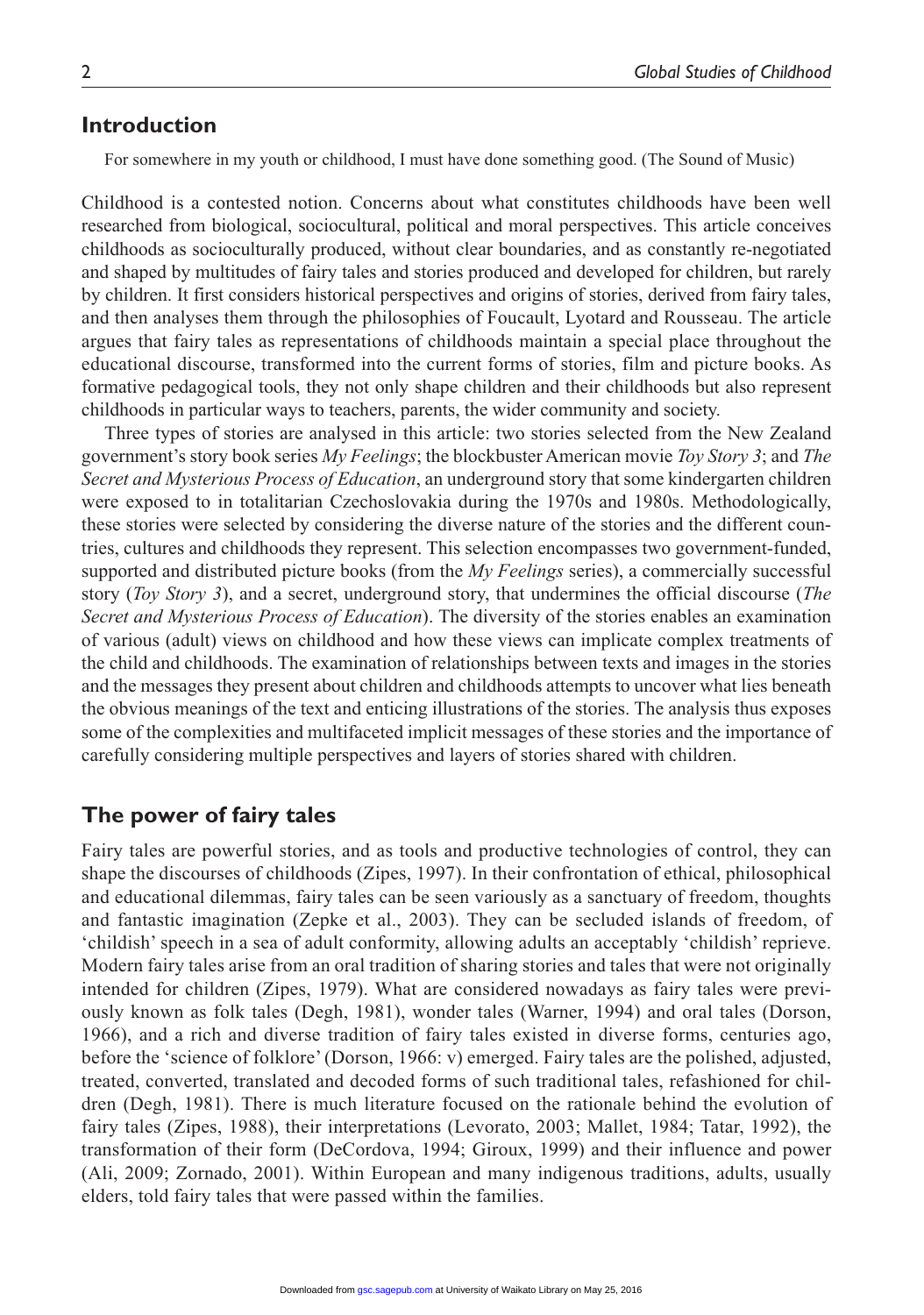Storytelling as a method of sharing fairy tales is an art where the presentation and performance of the story are as important as the content (Ali, 2009). Traditional fairy tales often juxtaposed a sweet, melodic element with messages that were sharp, blunt and dangerous (Zipes, 1994). They told stories about local people, rivers and mountains, thieves and heroes; some were murder ballads and unhappy love stories and some were full of violence, while others were full of compassion (Tatar, 1992). Gentle brutality, the eternal fight between good and evil, the right to marry, issues of gender, wealth, scarcity and magic were intertwined in these tales; hence, power distributions in fairy tales, between boys and girls, men and women, represented a sometimes unbalanced, localised and stereotypical view of the world (Warner, 1994). Most importantly, fairy tales, and their modern derivative stories, are recognized as important in socializing childhoods (Levorato, 2003), through the performance of the stories in relation to the local social context (Canton, 1994).

## **Transformation of stories**

In the Western tradition, the Brothers Grimm are perhaps the best known and most important collectors of such stories. They were not the first to transform original folk tales into fairy tales, but they used a different approach to collecting, adjusting, editing and transforming folk tales into this form. The Brothers Grimm have re-written and re-issued their collected fairy tales a number of times (Zipes, 1988) and would nowadays perhaps be considered to be very skilled editors;<sup>1</sup> they did what is now a common practice: selected and adjusted fairy tales to what is seen as 'appropriate' to the times (Zipes, 1997). Not only the language but also ideas were polished, and 'inappropriate' material was removed from the original folk tales (Degh, 1981) to suit the educational purpose<sup>2</sup> of fairy tales (Tatar, 1992) and, as they are now more popularly called, children's stories. Adjusted and polished fairy tales become re-formed as pedagogical instruments of both production and manipulation of childhoods (Zornado, 2001).

In contemporary times, the transformation of fairy tales into stories of various genres (Canton, 1994) continues, as bundled products in a globalized, centralized world (Giroux, 1999), transformed, edited and tweaked for particular audiences. Some aspects of traditional fairy tales' power and charm have remained, while others have been re-developed and re-shaped into a major literary discourse for children.3 Much literature explores various perspectives, including in psychological (Birkhäuser-Oeri, 1988; Mallet, 1984; Tatar, 1992; Von Franz, 1996), literary and cultural fields (Canton, 1994; Giroux, 1999; Levorato, 2003; Tesar, 2015; Zornado, 2001); however, few have examined them within the field of education.

Stories told in contemporary education settings, then, are fairy tales that have been adjusted for the youngest audience, usually in the form of picture books (Melrose, 2012). They are powerful, readily available instruments that shape childhoods and the act of narrating the stories is a common everyday activity. Early childhood curricula are powerful conveyers of such cultural tools and emphasize sharing children's languages as connections with their cultures and homes through stories. This article argues that stories shared with children, whether as picture books or in an animated film, present images of desirable children and childhoods and create particular conditions, to guide and challenge children to become those desirable child subjects. An examination of how such shaping takes place follows, using the selected stories to illustrate various views on childhoods and their representation.

## **My feelings: biopolitics and the governing of childhoods**

*My Feelings* is a series of picture books created, funded, printed and distributed for free to all licensed New Zealand early childhood services by the Ministry of Education. On the surface, these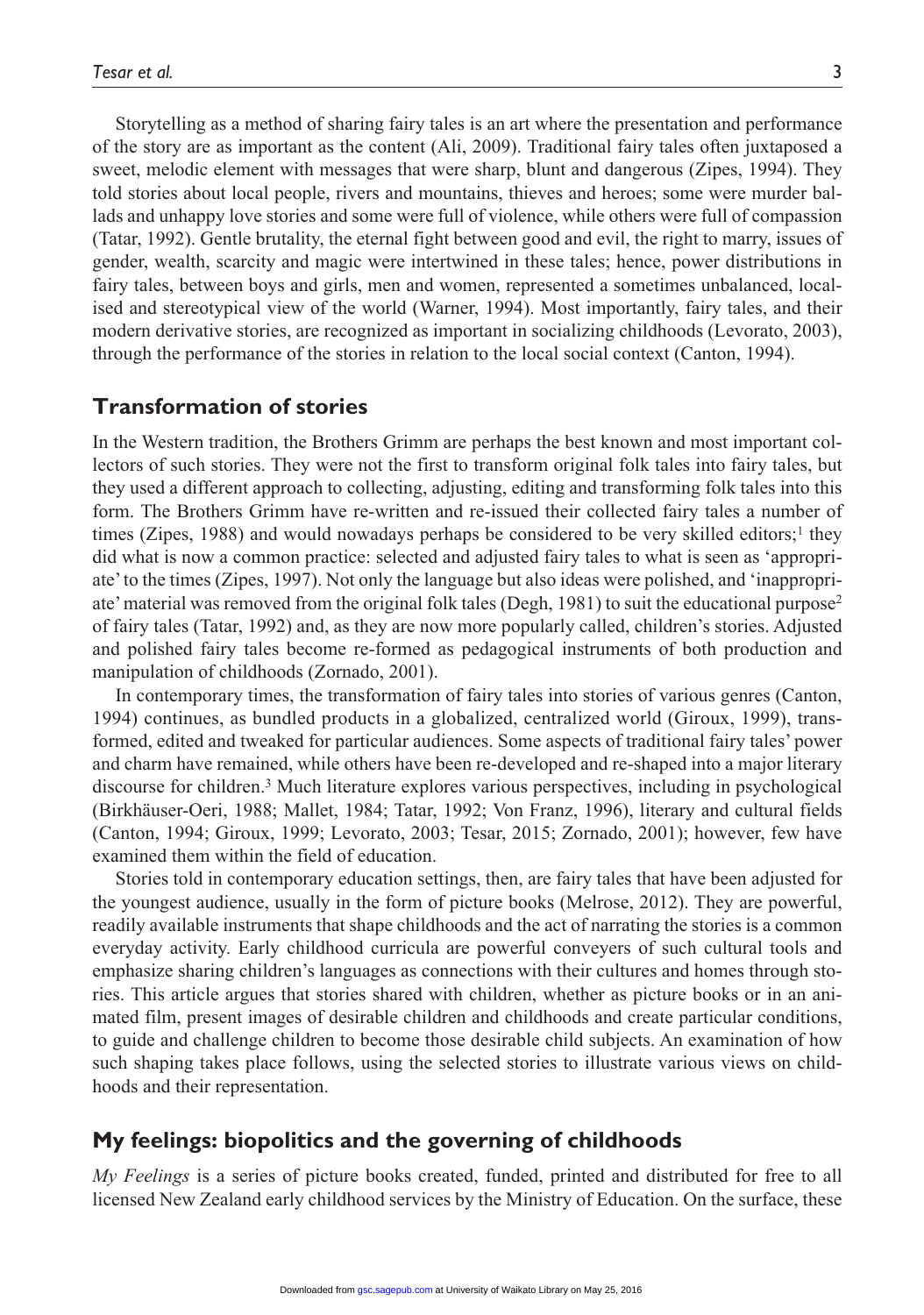stories resemble fairy tales with happy endings that aim to support teachers to work with children through difficult times. They portray childhoods and children from a certain perspective that ultimately forecloses on children's sovereignty (Tesar, 2014). For example, in the story *Off You Go, Auntie Ma*, Huriana enjoys attending the crèche, but she does not want her Auntie Ma, who brings her there, to leave (Holt, 2004). Huriana enjoys Auntie Ma's company and wants her to stay at the centre with her. The story shows her change in thinking, as within 1week Huriana develops relationships with the teachers and children in the crèche, and '[b]y Friday, she can happily wave goodbye to Auntie Ma' (Ministry of Education, 2011).

In another story from the *My Feelings* series called *When Mum Went Away*, Robbie's mum, who is a peacekeeper, is deployed on a mission (Marriott, 2004). Her boyfriend Nick looks after Robbie while she is away, but Nick does not know Robbie so well and uses the wrong mug for Robbie's favourite chocolate drink. Robbie has a hard time at school because children do not understand how his mum can be a peacekeeper and be away from home. Apart from the gender issues this book addresses, it also illustrates the subject of disabilities, as Nick, who is a former soldier, is in a wheelchair. On mum's return from her overseas mission, mum and Nick work with Robbie's teachers to support his relationship with the other children. Robbie comes to think about himself differently and is pleased with the new mug from his mum with a palm tree design.

These and other stories in this government produced series present narratives of certain feelings that a child may encounter in 'everyday' life in a neoliberal context. The child is targeted as the consumer of the stories and their normalization of power and what is 'good' behaviour on the part of the children while simultaneously delegitimizing other habits or practices of the self. Foucault's (1991) notion of docile bodies provides a trajectory for considering the complex power relations that influence Huriana and Robbie in their educational settings. Stories conveyed in these picture books produce docile child bodies, as they remove children's sovereignty by guiding the children towards smooth and desirable outcomes. Through the discipline and control of teachers, children are subjected to complex surveillance, ostensibly intended for their care and protection, as is common also in early childhood playgrounds (Ailwood, 2003). Children are not always aware when they are being observed and when they are not, and so they govern themselves, behaving and acting as if they were.

Complex acts of self-governance can be traced in these *My Feelings* stories. They suggest and expect the child to behave and act upon his or her feelings in a particular, desirable pattern. Indeed, more than simply proscribing acceptable behaviour, these stories go so far as to delimit what is an admissible emotional response to particular traumatic events in the lives of young children. The stories thus aim to tame childhood by representing it in a way that produces docile bodies that follow the suggested pattern, especially since the implication in the tales of Huriana and Robbie is that mimicking their trajectories will result in a happy ending (although an ending to what is highly questionable).

In one way, this can be traced to the 19th century, when 'wild children' on the streets caused concerns and their 'larrikinism' contributed to the establishment, and subsequent enforcement, of compulsory educational frameworks (Cunningham, 2006; Shuker, 1987). Yet, following Foucault (2008), we see that the children in these stories, and, more importantly those children who read or are read them, are the locus of networks of governing the biopolitics of a particular population, in this case 'the' child. Tracing the rationality of biopolitics from the limitations on the state imposed by a 'liberalism' of political economy, Foucault (2008) explains, 'an important substitution, or doubling rather, is carried out, since the subjects of right on which political sovereignty is exercised appear as a *population* that a government must manage' (p. 22n, original emphasis). The stories, and one might go so far as to say morals, offered in the *My Feelings* books therefore operate as a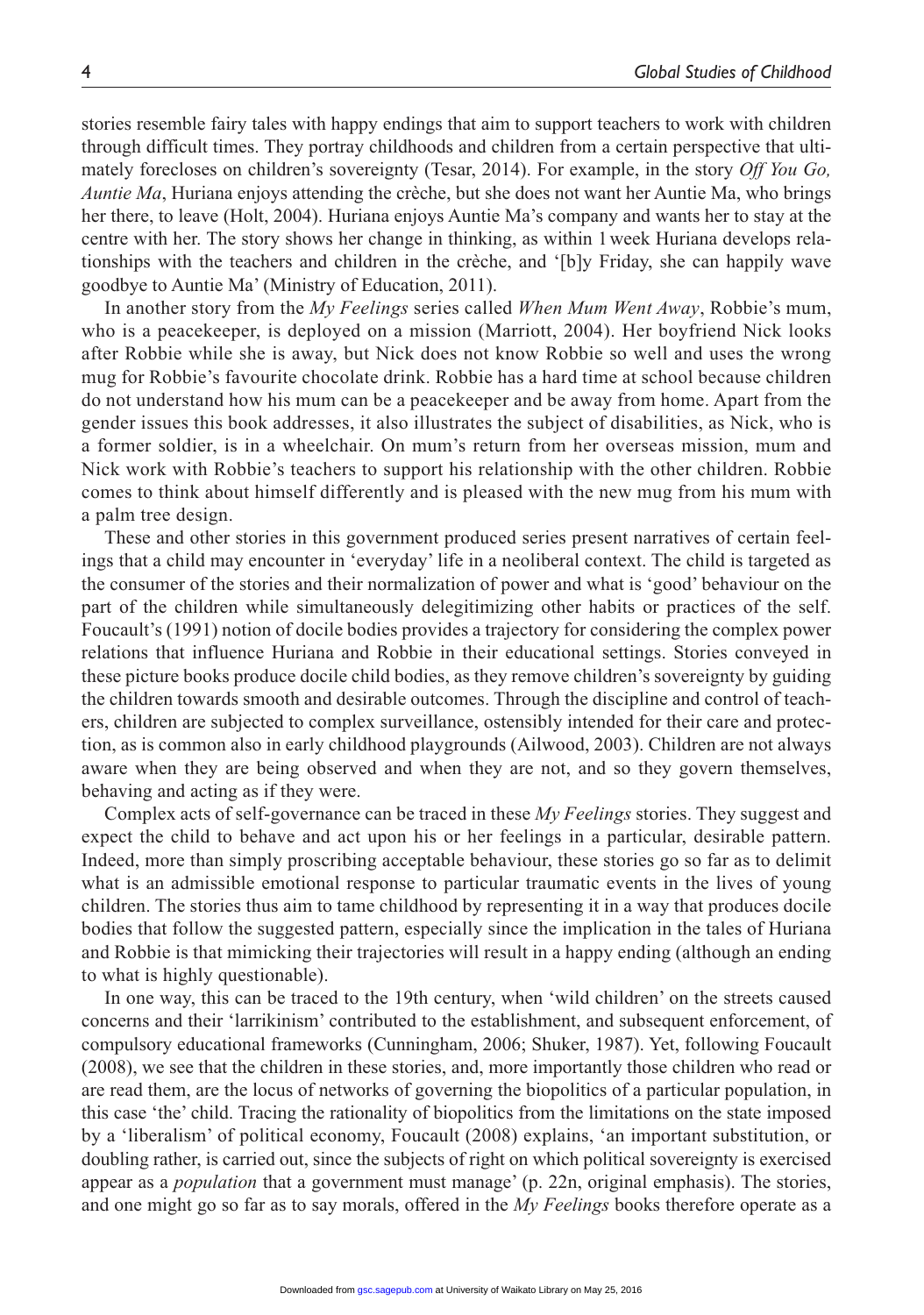technology of government and of governing childhoods, such that they demonstrate the 'right' way to function as a child. Huriana is being surveilled by both her teachers in the crèche and by Auntie Ma from a distance; thus, her only recourse is to embrace her new environment and inure herself to the pangs of separation from her aunt. The crèche, and by extension the state, provides the apparatus by which Huriana's, and presumably the other children's, sovereignty is constrained and made docile as a population.

In Robbie's case, his behaviour is managed by a much more violent arm of the state, the military, despite its being dressed up in euphemisms of 'peacekeeping' and the concordant implications that military adventures such as the one in which his mother participates are at base benevolent exercises. This is driven home by the use of the mug, with which Robbie again enjoys his chocolate drink, given to him by his mum: a piece of kitsch which supplants any psychological or physical scars she may also have brought home with her (peacekeeping here is as innocuous as a vacation abroad, replete with souvenirs). In addition, the relationship that develops between Robbie's mother, Nick and the school suggests an expansion of the 'governmental reasoning' of the management of Robbie's behaviour and habits of self that engulf the family into the political economy of the state schooling apparatus. The idea that Robbie's sovereignty as a child could find refuge at home (and indeed this is the space in which he first asserts himself in his reactions to Nick's inability to conform to his routines in his mother's absence) is effaced, as the conditions of surveillance and management blur the boundaries of the various contexts in which Robbie exists. Whereas the state governed Huriana from within the confines of the crèche, Robbie is managed both at school and at home as a subject of biopolitics.

Stories such as those in the *My Feelings* series do not present a simple top-down notion of power that forces a child to behave in a certain way, but rather they subject a child to the complexities of biopower in a Foucauldian sense (Fenech and Sumsion, 2007). Within these power relations, multiple concerns of what the children want to read, who selects the books and the complex messages within the stories produce children as particular child subjects: the children have a choice; their agency shifts into self-governance; children are compelled by each other's behaviour; and they are supported and become their own controllers as well as being controlled. These picture books are carriers of official and subjugated knowledge, and children listen, learn and are educated through these tools of governance. Picture books tell stories that are not simple, and each child can derive an individual outcome; under the conditions and political economy produced by the state, those outcomes are easily predicted as they are inevitably foreclosed upon.

# *Toy Story 3***: childhood and imagination**

The Pixar movie *Toy Story 3* (released in 2010) is a prime example of a tale that represents and ultimately delimits childhood in a particular, 'proper' way. The plot of this contemporary fairy tale is straightforward and follows the ongoing adventures of Woody, Buzz and their cohort of toys, when the human child, Andy, is getting ready to leave for college and no longer needs them. Part of the story takes place in an early childhood centre to which Andy donates the toys, which are 'alive'. The toys are very excited, as they look forward to finally being played with and loved again by children. When they arrive, they are welcomed as 'foreigners' by the 'local' toys who introduce them to their respective rooms. The bell rings, and the new toys are extremely excited, while the 'local' toys hide where they can. The infants and toddlers who then enter the room are portrayed as instinctive beings destroying, plundering, treating the toys in a careless manner – as 'little monsters' – rather than 'playing' with them. At one moment during the 'madness' of this destructive activity, one toy looks out through the glass door to the older children, playing with the other toys as they are 'supposed to', in a manner that is shown as the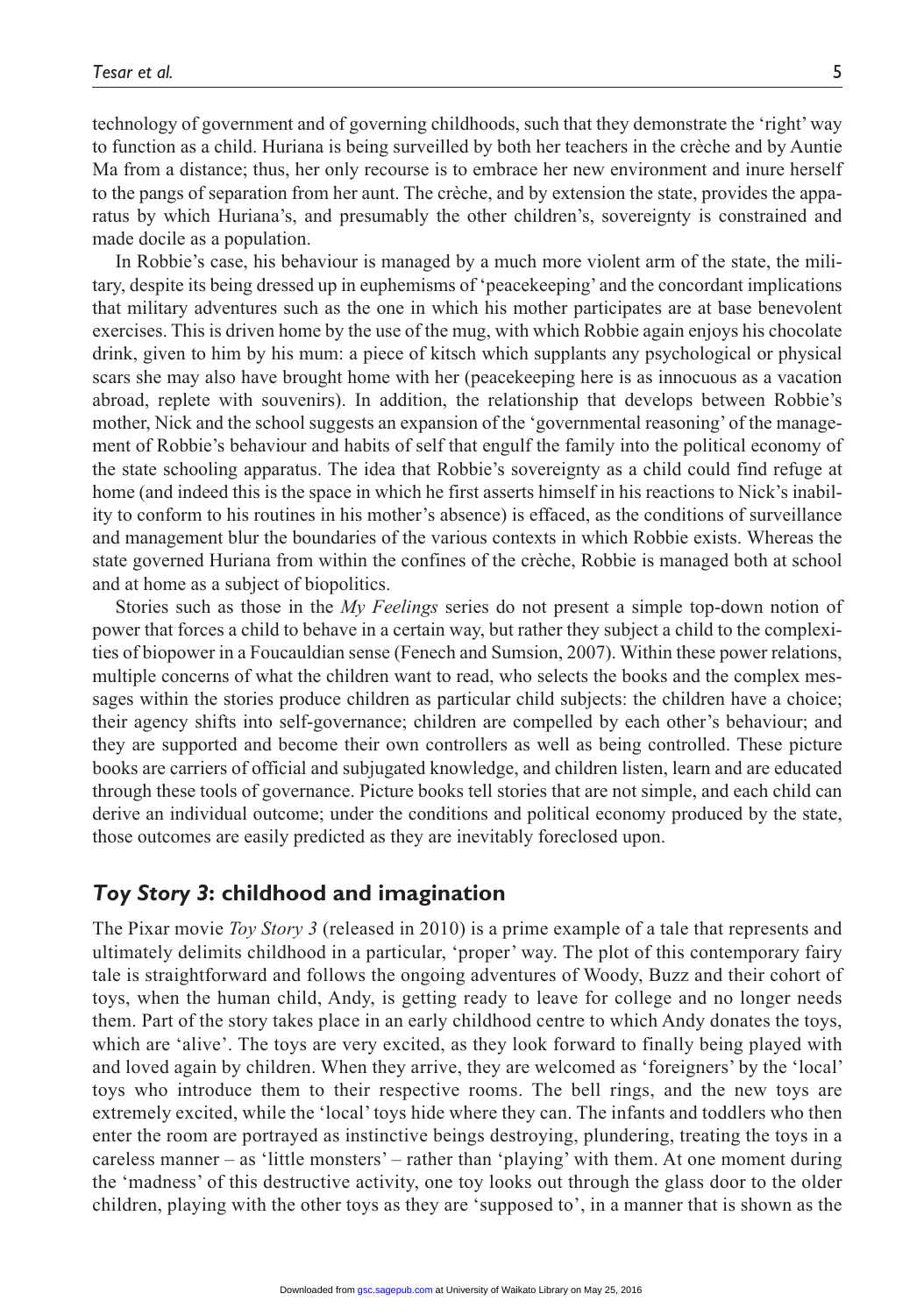proper, correct and expected way of playing with and treating toys. The toys then want to move to the room with the older children, but the hierarchy of toys does not allow it, and this tension becomes one of the important plot points of the movie.

The complex power relations present in the movie portray the toys' fight for space and happiness. The division of toys shows a particular view of the microcosm of the early childhood setting: the space and nature of children's play divided by age and developmentally appropriate criteria. The infants and toddlers are represented as violent, messy, uncontrollable and aggressive, not yet able to play, not caring about the toys, as little savages. They are shown repeatedly destroying the toys, and all the toys become scared of them.

*Toy Story 3* was a blockbuster hit, earning more than 1billion dollars worldwide (Box Office Mojo, 2013). The stories that this movie tells about children are that they act intuitively and must learn how to play, assuming that play and intuition are mutually exclusive. Through age-appropriate education and guidance, however, they can learn. In other words, there is a correct way to play – to hold a doll or play with a dinosaur, for example, and children need to be taught how to do it. What is more, the film portrays certain children as cruel: they behave in vicious ways, and the toys see their only way out as escaping to the older children or out of the horror of the setting altogether. On one hand, the movie argues something about children, namely that they are 'little monsters' until they are taught to behave and act as 'civilized' subjects; on the other, the film comments on the purpose and nature of education, namely that taming the child and teaching her how to play are desired outcomes of education. The audience learns that childhoods in early childhood settings are messy and violent, alongside and in tension with the image of cute, developmentally more advanced children, who obey, play and act in desirable, learnt, appropriate ways.

The children are juxtaposed within a binary of 'goodies' and 'baddies', civilized and savage, educated and ignorant. The story is powerful and seductive, conceptualizing not only goodies and baddies but also 'right', correct ways of developing, performing and being a child. The complexities are minimized by a very clear message and recommendations. As in Giugni's (2006) argument, the power raging between goodies and baddies is central to children using 'dominant cultural storylines such as goodies and baddies as a vehicle to produce their identities' (p. 97). Children are active in this process and, as Giugni contends, 'are savvy power brokers; they are political and moral agents' (p. 106).

Lyotard (1984), in his seminal work *The Postmodern Condition*, understands postmodernity through the notion of performativity. In relation to these stories, this means that the stories are performed, narrated and produced, and they embody certain regimes: regimes of truth, regimes of knowledge and regimes of government. The roles that children play in *Toy Story 3* legitimate a particular, normalized form of knowledge and course of action in early childhood contexts. Each of the roles that children have in the centre, whether as a 'goodie' or a 'baddie', produces a normative certainty around the effectiveness of outcomes-focused childhoods. Children and their childhoods are measured in terms of how well they can perform their expected roles within the limited space in which they are allowed to manoeuvre. The way that knowledge becomes important, approved and legitimated within neoliberal early childhood settings is how useful it is, or, in Lyotard's (1984) view, how well knowledge performs or allows the child in the centre to perform her or his desired roles. So the performance has only a limited relationship with what the child learns or is, but focuses instead on how well, or not well, the child is able to perform it.

There is also a problem when considering 'childhood' in a narrow, proscriptive/prescriptive way, for Lyotard (1984) not only refused to accept the axiomatic subject of childhood as binary, he went so far as to reject its idiom. The child is not an object upon which to delineate correct and proper ways of doing, being and constructing reality. On the contrary, as Smeyers and Masschelein (2000) argue, 'the reality of the child is not an object of knowledge or of understanding, but what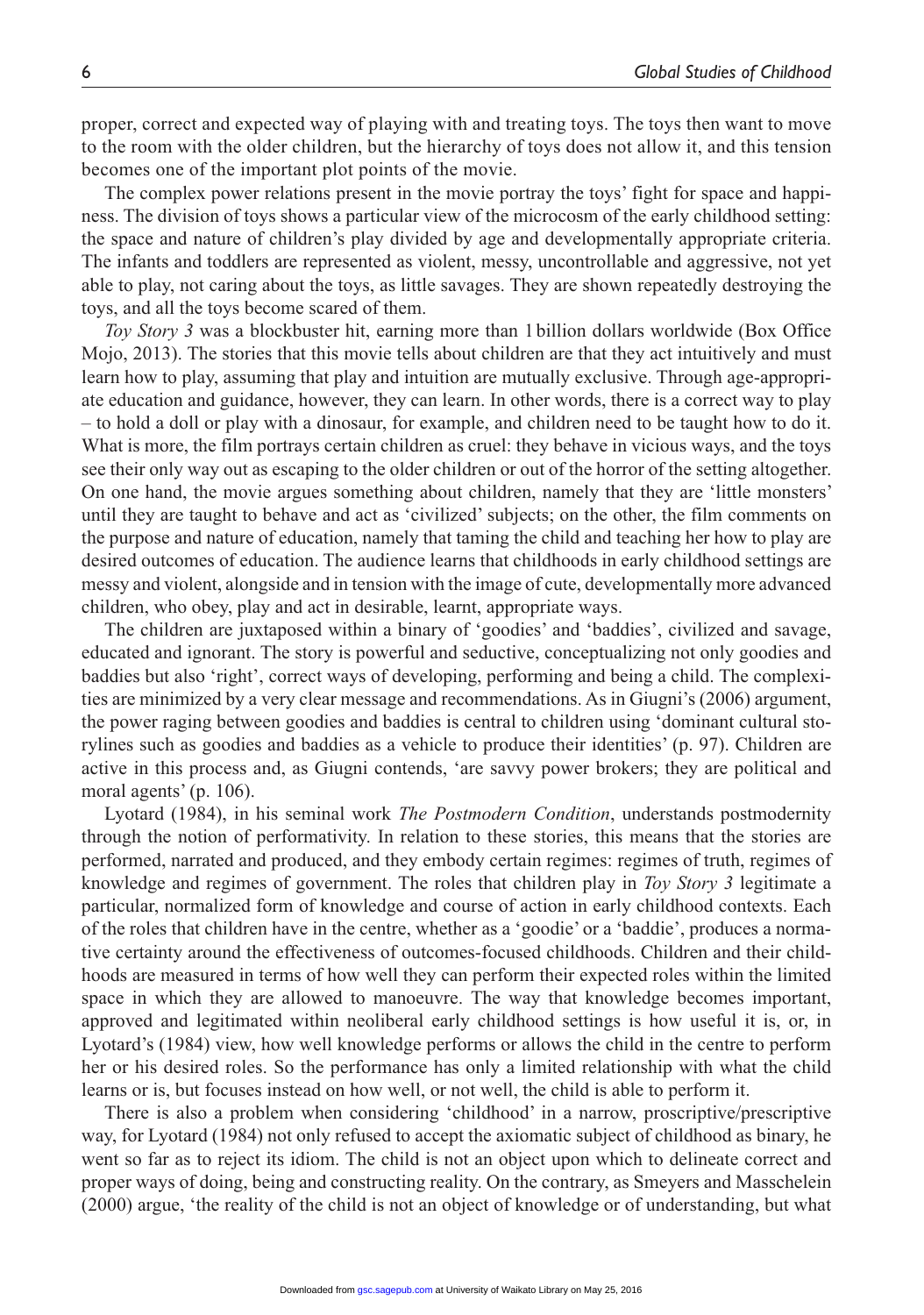escapes all objectification, not the anchorage of our power to govern, but that which marks its impotence' (p. 155). That is to say, we do not know precisely what it is we mean when we speak idiomatically of childhood, as, according to Lyotard (1984), we (adults) cannot know the heterogeneity of the reality of the child, or following Giugni, of her agency. We are limited in language when we speak of 'the' child or of one 'childhood' – and by extension of one 'correct' childhood. Thus, ignorant of the reality of the child, we fall back instead on easy, uncritical binaries, such as the early childhood 'monsters' who presumably 'attack' the foreigner toys in the film, in contrast to the docile, 'educated' older children who 'know' the right way to play. The clever conceit the film makes here is not simply that the children do not know what they are doing (even the 'goodies' at one point had to learn how to play the right way), but that it is the veteran toys themselves who understand this dynamic and who reproduce its effects by segregating themselves from both Andy's toys and the 'baddies' who run roughshod over them.

Indeed, what is perhaps the film's most damaging argument is not what it implies about either childhoods or the nature of education, but what it says about imagination and specifically imaginative play. In a phrase, the film exemplifies the idea that the children in the early childhood setting do not even have the capacity to play, let alone to 'play well' or 'play nicely', and that any imagination they display while encountering the toys is not 'playful' but rather menacing and destructive. The reason given for this inability to 'play' is, interestingly, the age of the children. Prior to the entrance of the children to the playroom, Rex, the Dinosaur, hops excitedly, shouting, 'Play! Real play! I can't wait!' When the comic violence perpetrated by the children ends and the toys regroup, Mr Potato Head sums up the problem: 'But these toddlers – they don't know how to play with us'. Rex echoes this sentiment when he concludes, 'They're too young'. Thus, the children's interactions with the toys are delegitimized as 'false' play, and any suggestion that their actions are in fact a form of play is foreclosed upon, as is any space in which they can deploy imagination.

What makes this scene problematic is that it assumes that there is a reality to childhood that we can know and study (and that there is indeed one form of that reality) and that any behaviour that manifests itself in opposition to that reality is illegitimate. In other words, the children in this scene are not displaying any 'imagination'. In this article, we argue that the children are in fact demonstrating an important form of imagination, one that allows the children to discover and create in a way that speaks to their own, heterogeneous constructions of reality. Lyotard and Thébaud (1985) offer that imagination, in a way that transcends the Kantian critique of judgement, is discernible by its 'power to invent criteria' (p. 17). Thus, while the children fail to adhere to the rules of developmentally and chronologically more advanced – and more socially acceptable – versions of 'play', that does not mean that they are not, in their own realities, playing. In fact, the children in this scene are displaying more imagination than that of the toys, who are in themselves imaginary subjects, for the children are inventing their own criteria, while the toys are clinging to a prescriptive form of 'reality'. As Nuyen (1998) puts it, 'the domain of imagination is not the actual world but possible worlds. To acquire imaginative knowledge is to acquire the capacity to transcend the actual world and to enter the realm of possibilities' (p. 174). *Toy Story 3* asks its audience to enter a possible world in which toys think, talk, move and develop consciousness; yet, the children in the film are portrayed parodically as unthinking, unimaginative and unconscious. The film as a developed fairy tale works productively in that it asks the audience to consider a reality in which things (in this, case toys) are self-aware. At the same time, however, it wrongs the very childhoods that it depicts (in contrast to the example of Andy, who, according to Rex, 'Never played with us like that'), avoiding the multiplicities of childhood that are – or should be – possible. Far from opening spaces wherein children and childhoods can imaginatively invent criteria, the film produces the familiar and dangerous trope of one, true childhood, one that closes off imagination and play – even in a room full of talking toys.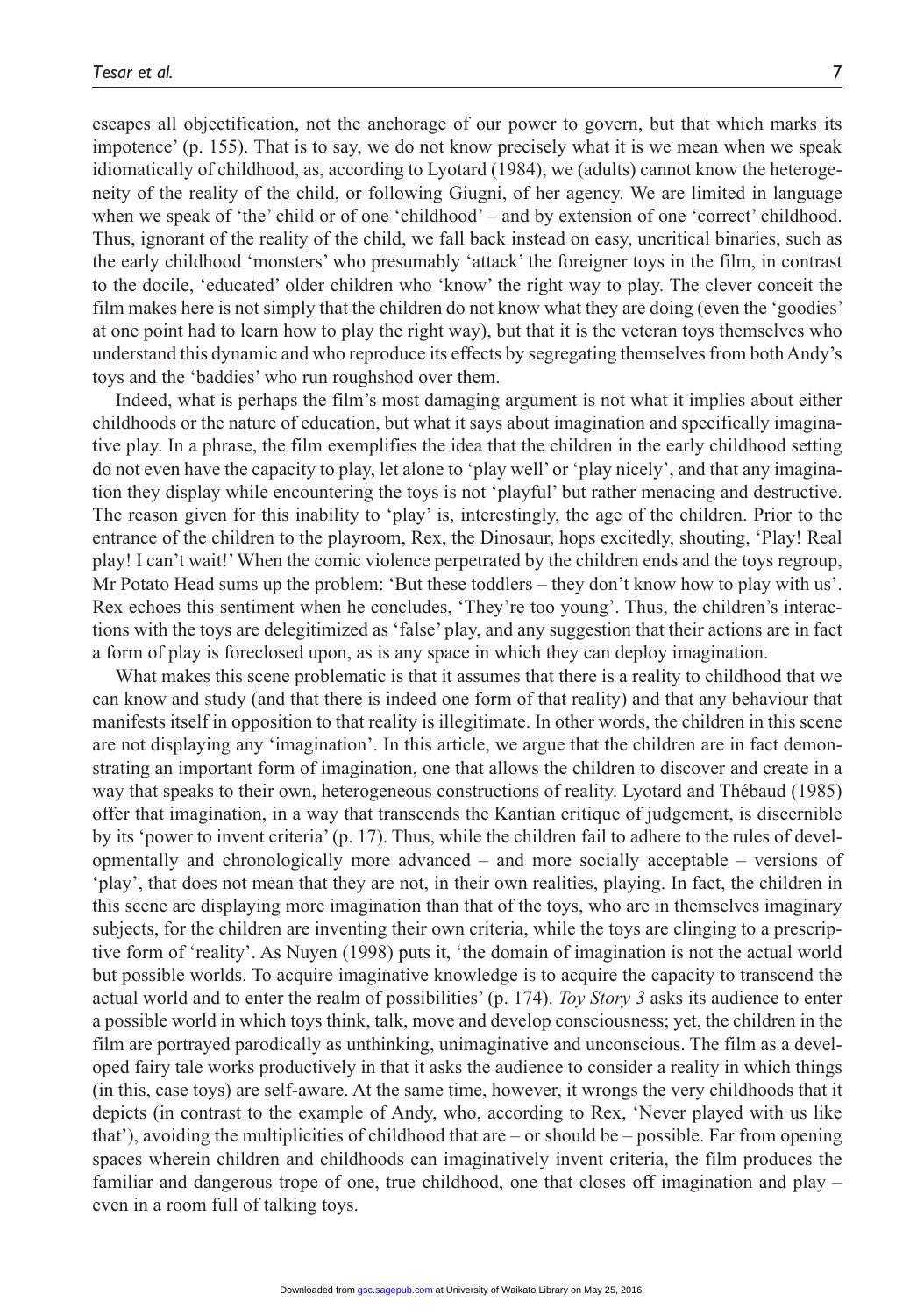## **Secret education: childhood, freedom and society**

The story *The Secret and Mysterious Process of Education* (Bondy, 1995) again depicts different representations of childhoods. Its origin lies in a unique political and cultural context and narrates a story that takes the form of a horror fairy tale of young children's educative process. It tells a secret story of what awaits a child when he or she enters the socialist school system in Czechoslovakia during the 1970s and 1980s. The story is intriguing and subversive, as it deals with children's schooling within compulsory education. While school is often celebrated as a special, positive place where children learn from teachers and become socialized in preparation for their (future) life in society, Bondy's (1995) writing represents a scene of brutal horror:

As the doors close behind the last pupil of the school, the secret and mysterious process of education begins. Children are first hypnotized by a cobra, which the school manager carries from class to class. Then comrade teachers slice the tummies of boys and girls wide open with a slaughterhouse knife that the schoolmaster has brought …, and then for the rest of the classes that day comrade teachers mess in their tummies using different means. Only during the second to last class each day the school manager brings a mushroom that comrade teachers have soaked in ink and push it into the hollow places in the pupils' skulls, through their nostrils, using tweezers, and everything not essential and needed is deleted from the ganglia of their frontal lobes. Then the comrade teachers finally sew up all the children' tummies, and clean them with a hose which the schoolmaster operates. He tells the pupils to change their shoes and sends them all home, where apart from headaches and tummy aches, their parents will not notice anything nor do the children remember anything. This is repeated daily, five times a week, in the mornings and afternoons, and especially during citizenship classes and physical education, which are especially useful to the abovementioned educational process. (pp. 59–60)

*The Secret Education* provides an example of Rousseau's (2012) anxieties about the constraints that institutions and processes place upon children and childhood. This tale targets the power, hegemony and ideology of education in kindergarten and school education at this time. It also reflects the desire of the state system to inculcate a discrete set of truths and knowledge to produce particular uncritical, unimaginative and docile child subjects, as repositories to be 'filled', through their heads and tummies. In the tale, teacher 'comrades' cleanse the children, and after the use of invasive methods, they send them back home to their parents. Bondy exposes children's subjection to the sheer power of the system and to its ability to mass-produce child subject positions through public educational spaces and processes: he describes to children how their subject positions are formed within the official discourse. This story contests the knowledge represented in mainstream children's picture books of that time, of happy children who are eager to learn. Its expressive and cruel approach challenges the way children were expected to see themselves in their happy, innocent socialist childhoods. Bondy's take on education as a scary, brutal, painful and invasive process does not, however, suggest that children should respond to this process. Rather, the story outlines far more: it illustrates how the purpose and process of school education is reduced to filling children's heads (and tummies) with thoughts and ideas. And because these stories about education are brutal, inappropriate and 'untrue', they remain secret, subversive and outside of mainstream education.

Rousseau's *Emile* focuses on one child's education and builds on (and heavily disagrees with) other views on childrearing, for example, John Locke's (1970). Rousseau (2012) argues, 'childhood has ways of seeing, thinking and feeling peculiar to itself: nothing can be more foolish than to seek to substitute our ways for them' (p. 127). He demonstrates his concern about the ways in which adults corrupt children/childhood in his analysis of their false search for the adult within a child. In other words, children are innately good and uncorrupted, as they are in harmony with nature, and it is the education that they receive from adults (often parents) that spoils their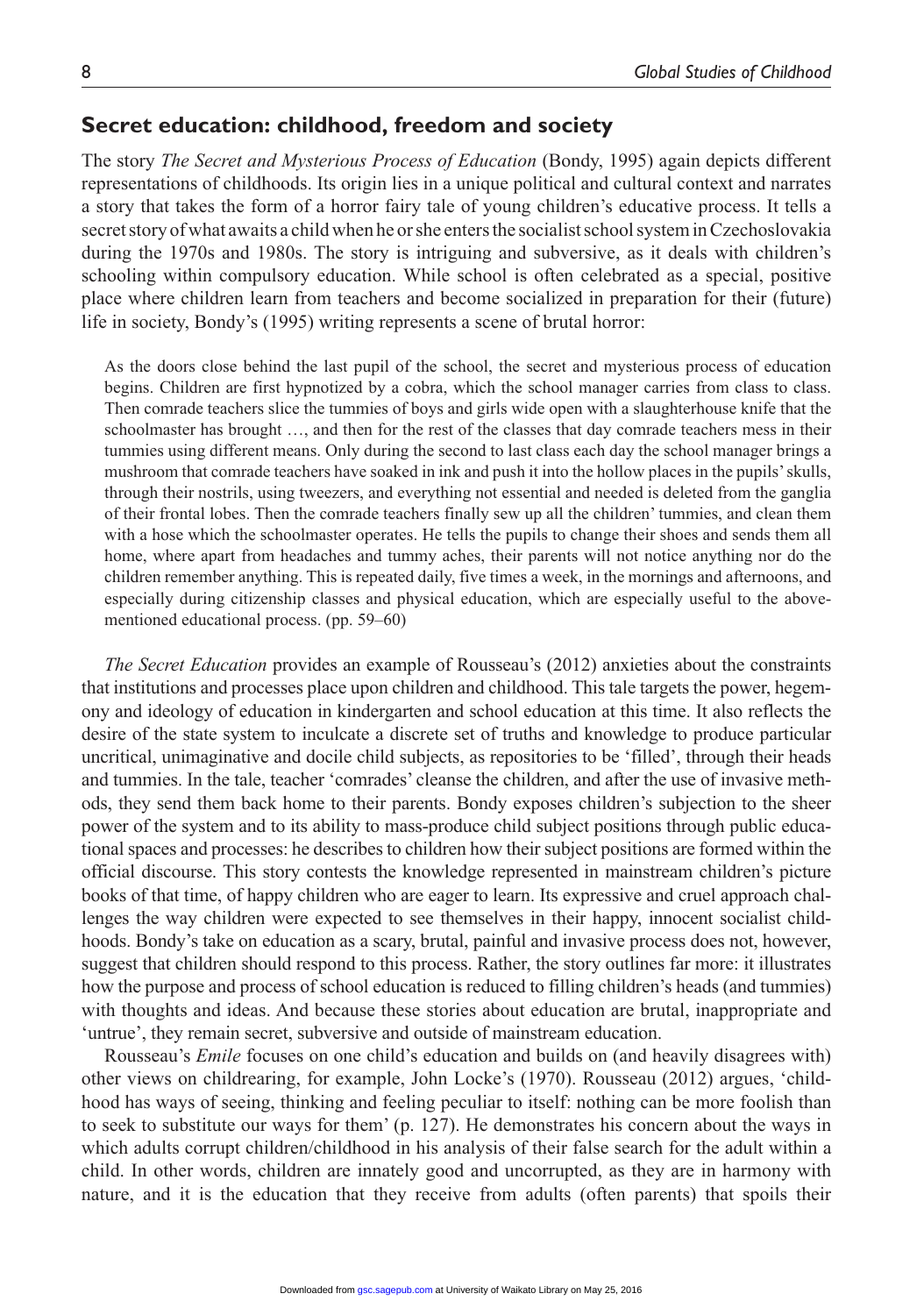development. The entire institution of education is problematic in Rousseau's view because institutions and the adults that operate them corrupt childhood.

Two interesting critiques of *The Secret Education* can be extracted from reading Rousseau's (2012) *Emile*. In the first place, the tale demonstrates the ways in which institutions and processes constrain a child's freedom. To elaborate, freedom is a central value for a Rousseauian childhood, and freedom is defined as Emile/the child's ability to enact his desires. Rousseau argues, '[t]he true free man wants only what he can get, and does only what pleases him. This is my fundamental maxim. Apply it to childhood and all the rules of education follow' (p. 126). Building upon the central belief that childhood should nurture the development of freedom, Rousseau argues that when a child receives knowledge from external forces, socially constructed norms or agents of a political apparatus such as those in *The Secret Education*, a child is not free, but rather a dependent recipient of knowledge. Any educational process that demands children be 'obedient', 'obligated' or 'commanded' should be 'banished', according to Rousseau (p. 127). Thus, the form of education represented in *The Secret Education* should be banished as well since it hypnotizes children, removes them from their natural awareness, and essentially kills off their ability to think, create or generate ideas.

A second element of Emile's education is the important role of social relationships broadly and teacher–pupil relations specifically. Rousseau (2012) argues, '[t]he proper study of man is that of his relationships. So long as he is aware of himself only as a physical being he should study himself in his relations with things. That is the task of childhood' (p. 139). In *The Secret Education*, teacher 'comrades' are depicted as agents of the complex apparatus of power – cutting, slicing, slaughtering, filling, stuffing, hypnotizing and so on – that depends on hierarchical relationships. Unlike the idealized teacher in *Emile* who places within the child's reach that which will awaken the desire of the child and cultivate his or her natural curiosity, teachers in *The Secret Education* are corrupted and interfere with the bodies, brains and minds of children.

The teacher here acts on external and restrictive institutional practices that constrain the development of children's freedom. Through these hierarchical, rather than relational, interactions between teacher and child, *The Secret Education* produces dependent children within a controlled society rather than independent thinkers. The story outlines the production of obedient, docile children that can be fixed or rooted into future society's socially constructed roles and categories, which Rousseau (2012) characterizes as both a type of 'social servitude' and an 'oppressive misery'. Finally, the brutality that is exercised upon childhoods in the tale speaks to the physical and symbolic violence that children are subjected to in education systems that reify totalitarian ideologies and strip children of their natural curiosities and engagements with the world, things and relations around them.

This Rousseauian perspective provides a critical alternative view of education and childhood. *The Secret and Mysterious Process of Education* suggests a top-down model of schooling where knowledge is acquired by an artificial act. Rousseau (2012), on the other hand, suggests that the specific time of childhood calls for carefully considered methods and techniques; an emergent curriculum; knowledge of each individual child; an education without verbal lessons, where a child learns from his own experience; and for a return to nature. The overarching concept that Rousseau portrays as essential in a child's education is freedom, unlike in Bondy's story, where children's brains and tummies are stuffed with useless knowledge (a truly scary story for a preschool child entering school)!

## **Concluding comments**

In the postmodern educational context, of competing discourses and diverse philosophies and pedagogies, children's realities cannot be represented with one particular, desired outcome or one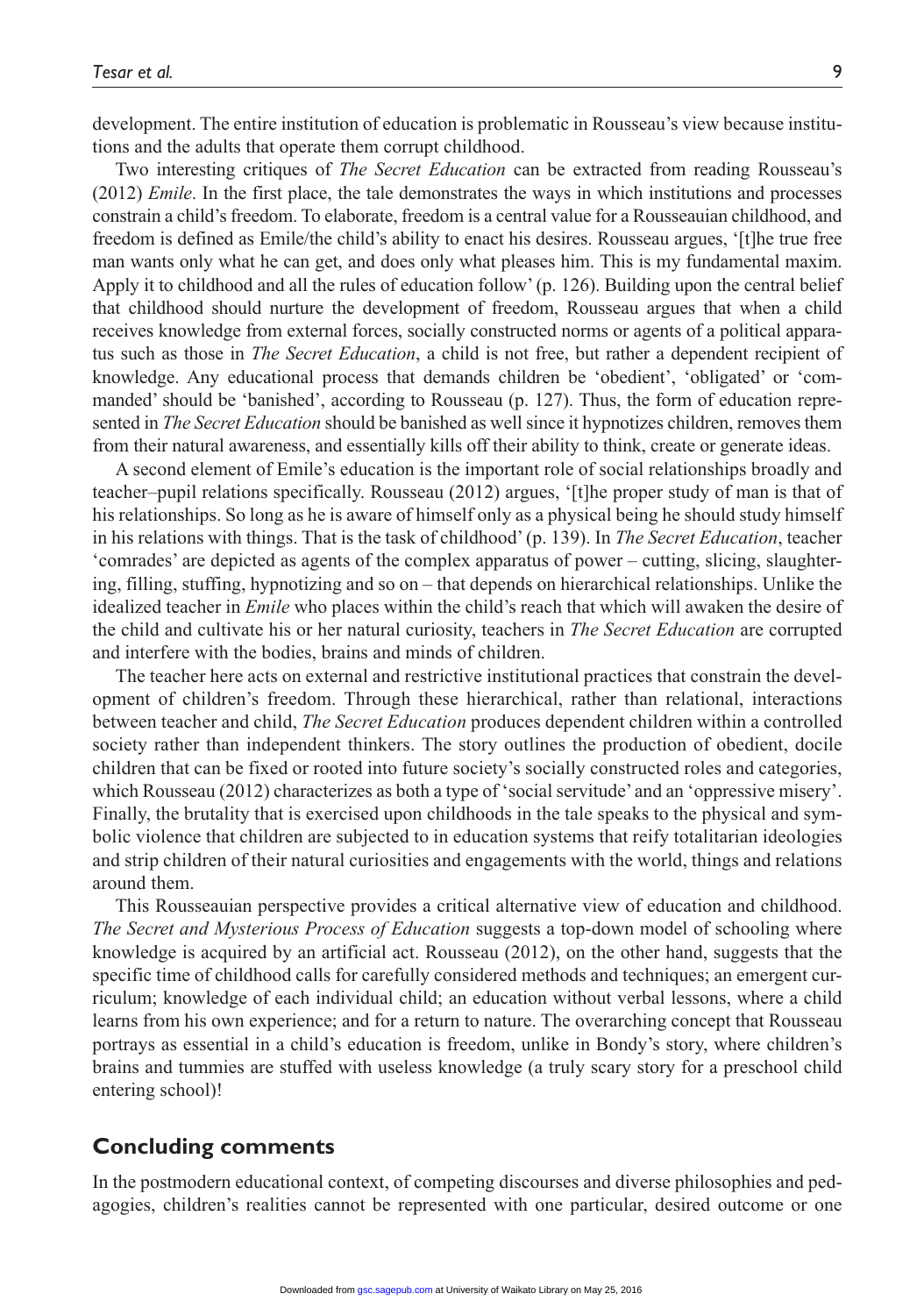particular kind of story. Stories that are written, shared and narrated, mostly by adults, represent children and childhoods in particular ways: as good or naughty, as victims or perpetrators and as living smooth childhoods where every problem can be resolved. Adults create particular expectations of children and childhoods through the stories they tell (Zornado, 2001). Following this analysis, perhaps if children were to tell and share stories about their experiences of childhoods and subjectivities, the concern would shift from governing childhoods through adult-shaped stories to hearing about children's ways of navigating their tensions and problems and how they might shape and govern their own childhoods, through *their* stories.

The stories we have analysed are shaped for and focus on informing, influencing and tweaking a child and childhoods. They demonstrate how stories represent conceptually difficult and challenging notions of how children should behave, or not, or they inform children about how their childhoods should look and be. Stories within picture books, films and tales are easily accessed and incorporated in everyday storytelling performances. At the same time, the form, illustrations and design can hide powerful messages, multiplicities and understandings that can become disseminated without the reader's (or even the author's) intention. Children's stories are thus powerful resources arising and embedded in complex discourses that are not neutral, always political, and implicate children, their communities and society.

This article has argued for a critical consideration of the messages that fairy tales and stories may carry. We emphasize that such messages are often hidden under the surface of enticing and seductive words, pictures and stories. In *Toy Story 3*, the older children are depicted as ethical beings who develop a notion of care for toys through their education, something the younger children lack. Rousseau's care for a child is explored through the tension of whether the child is inherently good or not and how it becomes corrupted by institutions and society. Foucault, on the other hand, denotes care as a form of control and biopolitics, while in a Lyotardian sense the stories impart knowledge that enables children to perform imaginatively and help them develop the efficiency necessary to achieve the goals they are set in a neoliberal society. Without a doubt, fairy tales and stories powerfully portray children and shape childhoods. They encompass their own, secret messages that are often not visible, nor clear. Their elusive invisibility and hidden, complex meanings create the unpredictable, and often irresistible, power of children's stories and picture books, on children and on their childhoods.

### **Funding**

The author(s) received no financial support for the research, authorship, and/or publication of this article.

#### **Notes**

- 1. … who however 'breach the copyright' and did not always necessarily acknowledge their sources.
- 2. This is only one of many aspects and purposes of fairy tales.
- 3. The enquiry would probably also lead to the discourses around 'culturing the child' (Ruwe, 2005), the 'erosion of childhood' (Suransky, 1983) and the 'disappearance of childhood' (Postman, 1994).

#### **References**

- Ailwood J (2003) Governing early childhood education through play. *Contemporary Issues in Early Childhood* 4(3): 286–299.
- Ali MM (2009) *How Folk and Fairy Tales Aid Children's Growth and Maturity: An Analysis of Their Need Fulfillment Imagery*. Lewiston, NY: Edwin Mellen Press.
- Birkhäuser-Oeri S (1988) *The Mother: Archetypal Image in Fairy Tales*. Toronto, ON, Canada: Inner City Books.

Bondy E (1995) *Příšerné příběhy 1975–1986*. Prague: Mat'a.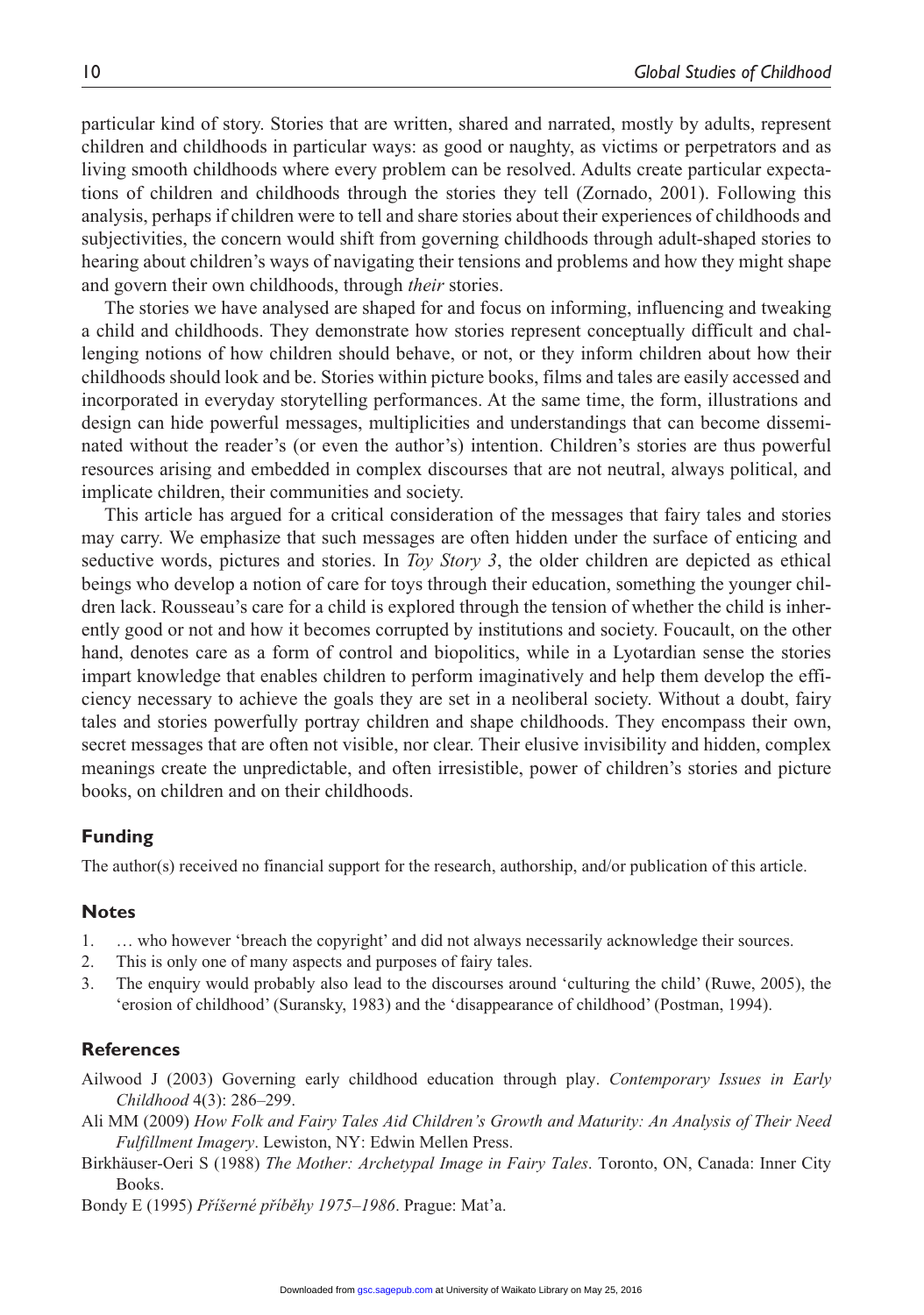- Box Office Mojo (2013) Toy story 3. Available at: [http://www.boxofficemojo.com/movies/?id=toystory3.](http://www.boxofficemojo.com/movies/?id=toystory3.htm) [htm](http://www.boxofficemojo.com/movies/?id=toystory3.htm)
- Canton K (1994) *The Fairy Tale Revisited: A Survey of the Evolution of the Tales, from Classical Literary Interpretations to Innovative Contemporary Dance-Theater Productions*. New York: Peter Lang. Cunningham H (2006) *The Invention of Childhood*. London: BBC Books.
- DeCordova R (1994) The Mickey in Macy's window: Childhood, consumerism, and Disney animation. In: Smoodin EL (ed.) *Disney Discourse: Producing the Magic Kingdom*. New York: Routledge, pp. 203–213.
- Degh L (1981) Grimm's household tales and its place in the household: The social relevance of a controversial classic. In: Metzger M and Mommsen K (eds) *Fairy Tales as Ways of Knowing*. Bern, Switzerland: Peter Lang, pp. 54–75.
- Dorson RM (1966) Foreword. In: Ranke K (ed.) *Folktales of Germany*. Chicago, IL: University of Chicago Press, pp. i-xxv.
- Fenech M and Sumsion J (2007) Early childhood teachers and regulation: Complicating power relations using a Foucauldian lens. *Contemporary Issues in Early Childhood* 8(2): 109–122.
- Foucault M (1991) *Discipline and Punish: The Birth of the Prison*. London: Penguin Books.
- Foucault M (2008) *The Birth of Biopolitics: Lectures at the Collège de France, 1978-1979* (trans. J Burchell). New York: Palgrave Macmillan.
- Giroux HA (1999) *The Mouse That Roared: Disney and the End of Innocence*. Lanham, MD: Rowman & Littlefield.
- Giugni M (2006) Conceptualising goodies and baddies through narratives of Jesus and Superman. *Contemporary Issues in Early Childhood* 7(2): 97–108.
- Holt S (2004) *Off You Go, Auntie Ma!* Wellington: Learning Media.
- Levorato A (2003) *Language and Gender in the Fairy Tale Tradition: A Linguistic Analysis of Old and New Story Telling*. London: Palgrave Macmillan.
- Locke J (1970) *Some Thoughts concerning Education*. Menston: Scolar Press.
- Lyotard J-F (1984) *The Postmodern Condition: A Report on Knowledge*. Minneapolis, MN: University of Minnesota Press.
- Lyotard J-F and Thébaud J-L (1985) *Just Gaming* (trans. W Godzich). Minneapolis, MN: University of Minnesota Press.
- Mallet C-H (1984) *Fairy Tales and Children: The Psychology of Children Revealed through Four of Grimm's Fairy Tales*. New York: Schocken Books.
- Marriott J (2004) *When Mum Went Away*. Wellington: Learning Media.
- Melrose A (2012) *Monsters under the Bed: Critically Investigating Early Years Writing*. New York: Routledge.
- Ministry of Education (2011) Down the back of the chair. Available at: [http://www.thechair.co.nz/servlet/Srv.](http://www.thechair.co.nz/servlet/Srv.Ecos_Signon?CN=12587&UC=MOEVIEW&AC=A877804567019987) [Ecos\\_Signon?CN=12587&UC=MOEVIEW&AC=A877804567019987](http://www.thechair.co.nz/servlet/Srv.Ecos_Signon?CN=12587&UC=MOEVIEW&AC=A877804567019987)
- Nuyen AT (1998) Jean-François Lyotard: Education for imaginative knowledge. In: Peters M (ed.) *Naming the Multiple: Poststructuralism and Education*. Westport, CT: Bergin & Garvey, pp. 173–182.
- Postman N (1994) *The Disappearance of Childhood*. New York: Vintage Books.
- Rousseau JJ (2012) Emile. In: Cahn SM (ed.) *Classic and Contemporary Readings in the Philosophy of Education*. 2nd ed. New York: Oxford University Press, pp. 122–152.
- Ruwe DR (2005) *Culturing the Child, 1690–1914: Essays in Memory of Mitzi Myers*. Lanham, MD: Children's Literature Association; Scarecrow Press.
- Shuker R (1987) *The One Best System?* Palmerston North: Dunmore Press.
- Smeyers P and Masschelein J (2000) L'enfance, education, and the politics of meaning. In: Dhillon PA and Standish P (eds) *Lyotard: Just Education*. London: Routledge, pp. 140–156.
- Suransky VP (1983) *The Erosion of Childhood*. Chicago, IL: University of Chicago Press.
- Tatar M (1992) *Off with Their Heads! Fairy Tales and the Culture of Childhood*. Princeton, NJ: Princeton University Press.
- Tesar M (2014) My feelings: Power, politics and childhood subjectivities. *Educational Philosophy and Theory* 46(8): 860–872.